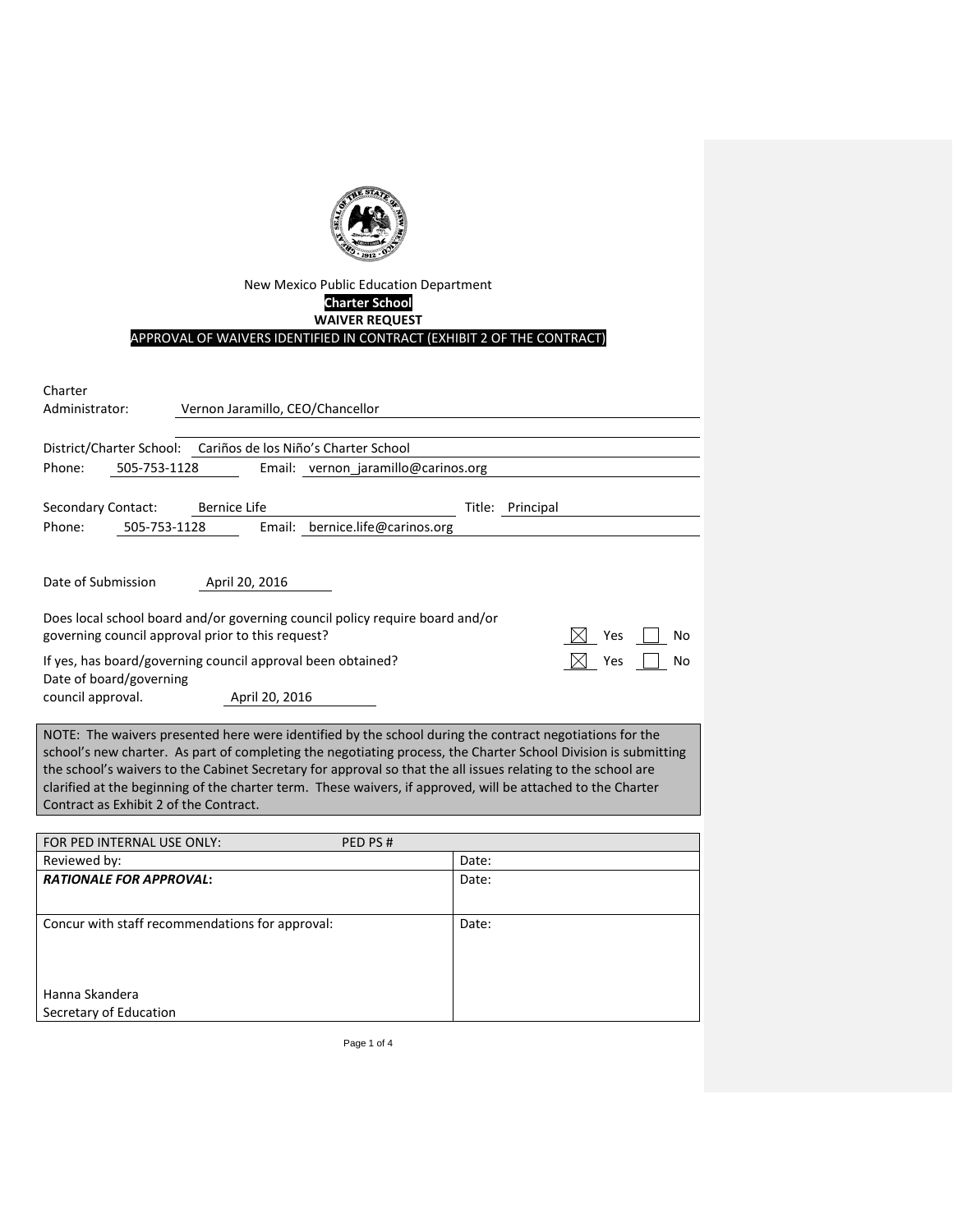

| <b>RATIONALE FOR NON-APPROVAL:</b>                  | Date: |
|-----------------------------------------------------|-------|
|                                                     |       |
| Concur with staff recommendations for non-approval: | Date: |
| Hanna Skandera                                      |       |
| Secretary of Education                              |       |
| Returned to Charter School by:                      | Date: |
|                                                     |       |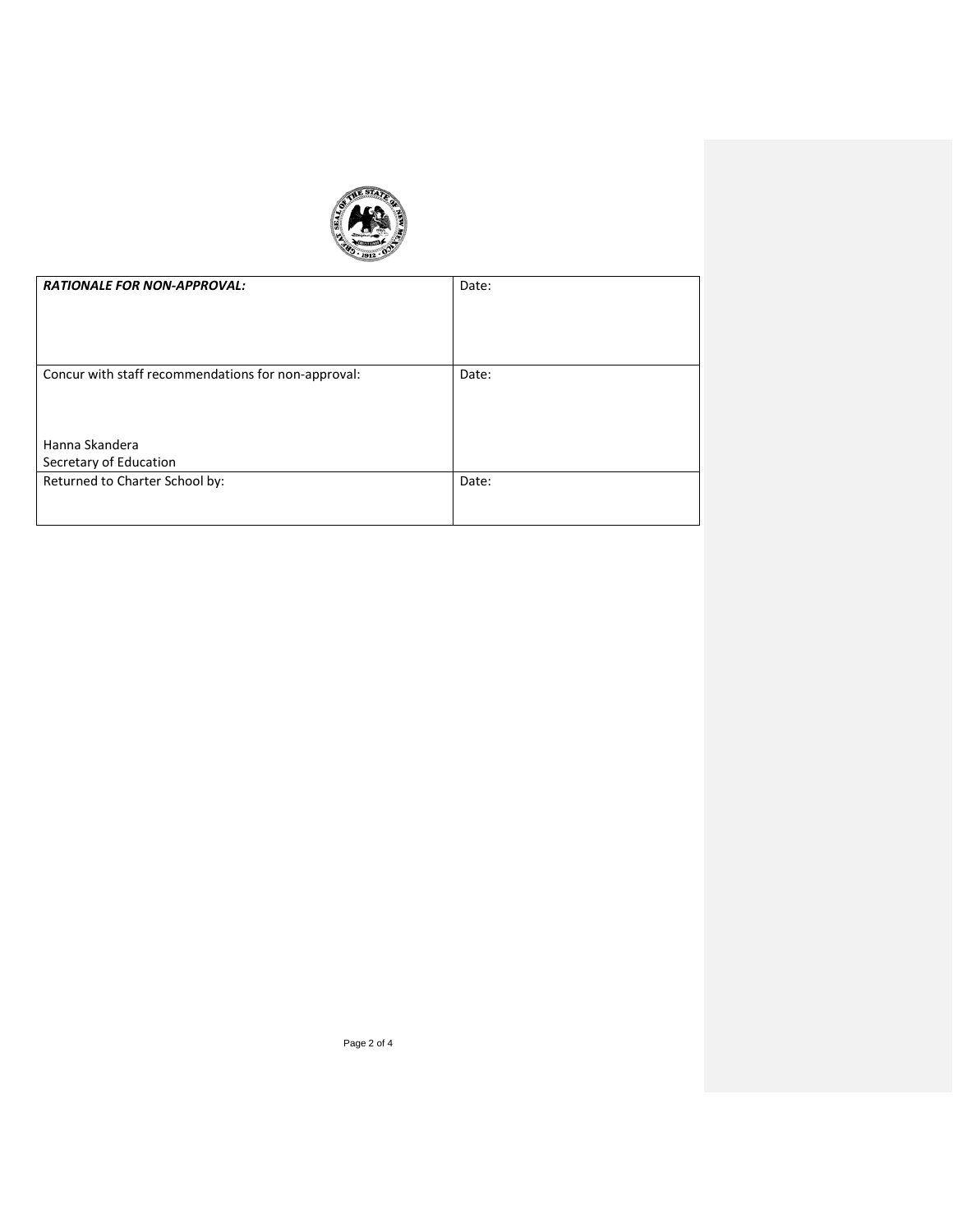| 2016 - 2019 Contract                                                                                                                                                                             |                                               |                                                                                                                                                                                                                                                                                                                                                                                                                                                                              |  |
|--------------------------------------------------------------------------------------------------------------------------------------------------------------------------------------------------|-----------------------------------------------|------------------------------------------------------------------------------------------------------------------------------------------------------------------------------------------------------------------------------------------------------------------------------------------------------------------------------------------------------------------------------------------------------------------------------------------------------------------------------|--|
|                                                                                                                                                                                                  |                                               | <b>Exhibit 2: Waivers</b>                                                                                                                                                                                                                                                                                                                                                                                                                                                    |  |
| Section 4.02(f)(i)<br><b>Automatic Waivers</b><br>that the Charter<br>intends to utilize.<br>and the alternative<br>provisions that the<br>School will use<br>instead of the<br>waiver provision | Waiver<br>Individual Class Load               | <b>Alternative Proposed</b><br>Carinos requests-utilizes this waiver so that classes<br>are able to have more than the state minimum.<br>This may be necessary in the computer lab or<br>during the school-wide intervention setting.                                                                                                                                                                                                                                        |  |
|                                                                                                                                                                                                  | <b>Teaching Load</b>                          | Carinos <i>utilizes</i> requests this waiver to allow the<br>daily teaching load per teacher to exceed the<br>established limits.                                                                                                                                                                                                                                                                                                                                            |  |
|                                                                                                                                                                                                  | Length of School Day<br>and School year       | <b>TGA requests this waiver because the self-pacing</b><br>curriculum that is used makes it possible for<br>students to complete courses in under the required<br>hours.                                                                                                                                                                                                                                                                                                     |  |
|                                                                                                                                                                                                  | <b>Staffing Pattern</b>                       | Carinos utilizes this waiver to modify the staffing<br>pattern to implement its curriculum and to balance<br>out the case load for teachers to address<br>enrollment issues.                                                                                                                                                                                                                                                                                                 |  |
|                                                                                                                                                                                                  | Subject Area                                  | n/a                                                                                                                                                                                                                                                                                                                                                                                                                                                                          |  |
|                                                                                                                                                                                                  | Purchase of Instructional<br><b>Materials</b> | Carinos utilizes this waiver because the school's<br>curriculum requires materials acquired from<br>sources that may not be on the NMPED<br>instructional materials list.                                                                                                                                                                                                                                                                                                    |  |
|                                                                                                                                                                                                  | Evaluation standards for<br>School personnel  | Carinos will utilize this waiver from the NMPED<br>standard teacher/ principal/ head administrator<br>evaluation system to the extent that the department<br>grants charter schools flexibility in this area.                                                                                                                                                                                                                                                                |  |
|                                                                                                                                                                                                  | School Principal duties                       | Carinos utilizes this waiver to allow the school's<br>principal to serve in capacities that might fall<br>outside that of a typical principal. The school also<br>has divided the administrative duties 40% to the<br>CEO and 60% to the designated principal. Both<br>are licensed administrators.                                                                                                                                                                          |  |
|                                                                                                                                                                                                  |                                               | The Charter Schools Act provides that a charter<br>school top executive is referred to as a "head<br>administrator". NMSA 1978, 22-8B-10(A). The<br>NMPED regulation defines "head administrator" as<br>"the duly licensed school administrator who is the<br>chief executive officer of the charter school," and<br>"chief executive officer" means the person with<br>duties similar to that of a superintendent as set<br>forth in 22-5-14 NMSA 1978, 6.80.4.7. Thus, the |  |
|                                                                                                                                                                                                  |                                               | duties of a charter school administrator include:<br>carrying out educational policy and rules of the<br>governing body, administering and supervising the<br>school, making all employment decisions,<br>Page 3 of 4                                                                                                                                                                                                                                                        |  |

## **Cariños de los Niños Charter School Charter School**

**Comment [KP1]:** The length of school day waiver does not waive minimum required instructional hours.